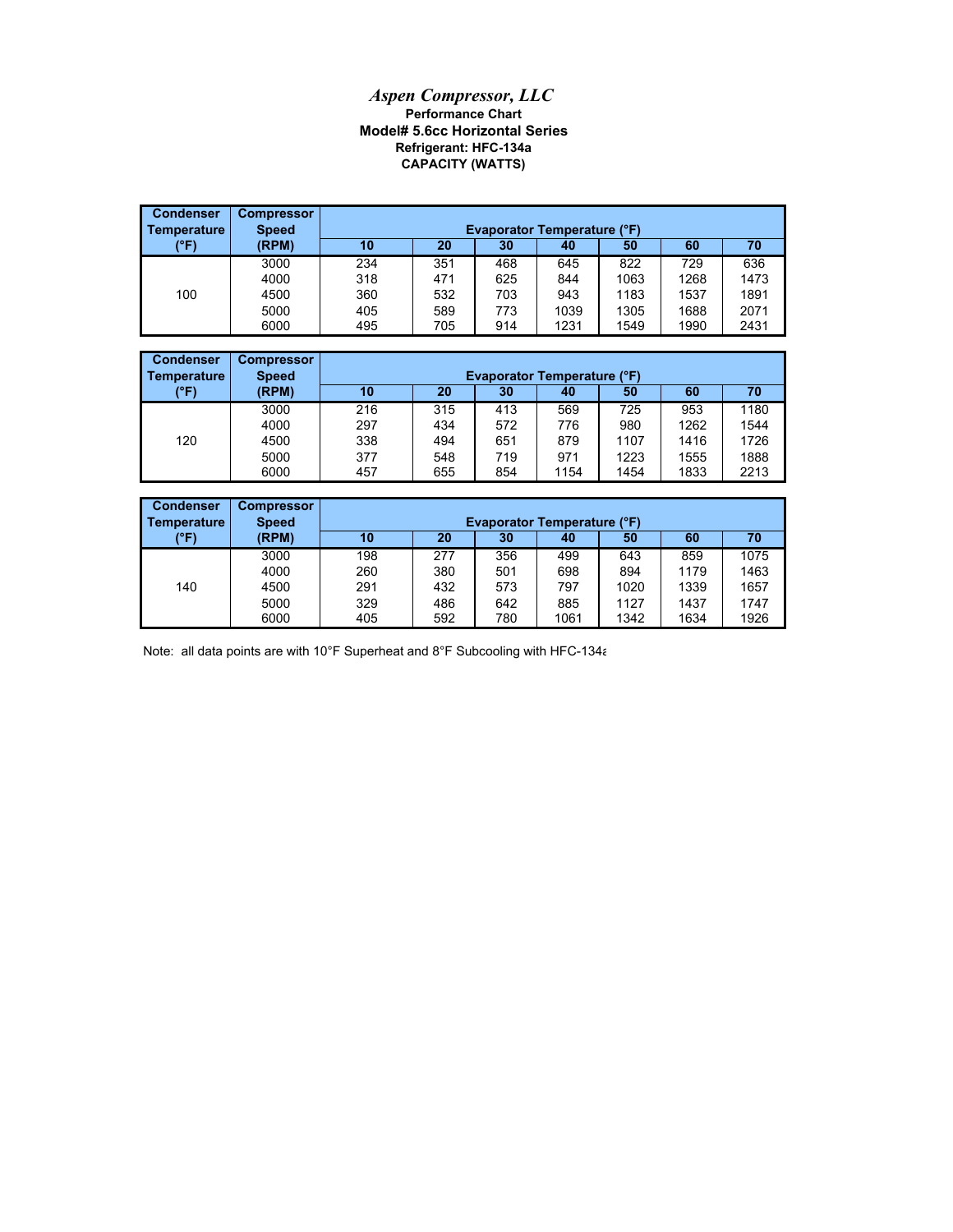## *Aspen Compressor, LLC* **Performance Chart Model# 5.6cc Horizontal Series Refrigerant: HFC-134a CAPACITY (BTU/hr)**

| <b>Condenser</b><br>Temperature | <b>Compressor</b><br><b>Speed</b> | <b>Evaporator Temperature (°F)</b> |      |      |      |      |      |      |  |
|---------------------------------|-----------------------------------|------------------------------------|------|------|------|------|------|------|--|
| (°F)                            | (RPM)                             | 10                                 | 20   | 30   | 40   | 50   | 60   | 70   |  |
|                                 | 3000                              | 800                                | 1198 | 1597 | 2202 | 2807 | 2490 | 2173 |  |
|                                 | 4000                              | 1086                               | 1610 | 2133 | 2881 | 3629 | 4329 | 5029 |  |
| 100                             | 4500                              | 1229                               | 1815 | 2401 | 3221 | 4040 | 5249 | 6457 |  |
|                                 | 5000                              | 1384                               | 2012 | 2641 | 3549 | 4457 | 5765 | 7072 |  |
|                                 | 6000                              | 1692                               | 2406 | 3120 | 4206 | 5291 | 6796 | 8301 |  |

| <b>Condenser</b><br><b>Temperature</b> | <b>Compressor</b><br><b>Speed</b> | <b>Evaporator Temperature (°F)</b> |      |      |      |      |      |      |  |
|----------------------------------------|-----------------------------------|------------------------------------|------|------|------|------|------|------|--|
| (°F)                                   | (RPM)                             | 10                                 | 20   | 30   | 40   | 50   | 60   | 70   |  |
|                                        | 3000                              | 738                                | 1074 | 1411 | 1944 | 2476 | 3254 | 4031 |  |
|                                        | 4000                              | 1015                               | 1483 | 1952 | 2649 | 3347 | 4310 | 5272 |  |
| 120                                    | 4500                              | 1153                               | 1688 | 2223 | 3002 | 3782 | 4838 | 5893 |  |
|                                        | 5000                              | 1289                               | 1871 | 2454 | 3315 | 4177 | 5312 | 6448 |  |
|                                        | 6000                              | 1559                               | 2238 | 2916 | 3941 | 4966 | 6261 | 7557 |  |

| <b>Condenser</b><br><b>Temperature</b> | <b>Compressor</b><br><b>Speed</b> | <b>Evaporator Temperature (°F)</b>     |      |      |      |      |      |      |  |  |
|----------------------------------------|-----------------------------------|----------------------------------------|------|------|------|------|------|------|--|--|
| (°F)                                   | (RPM)                             | 60<br>10<br>20<br>50<br>70<br>30<br>40 |      |      |      |      |      |      |  |  |
|                                        | 3000                              | 676                                    | 945  | 1215 | 1706 | 2197 | 2935 | 3673 |  |  |
|                                        | 4000                              | 888                                    | 1299 | 1710 | 2382 | 3054 | 4026 | 4997 |  |  |
| 140                                    | 4500                              | 994                                    | 1476 | 1958 | 2721 | 3483 | 4572 | 5660 |  |  |
|                                        | 5000                              | 1123                                   | 1658 | 2193 | 3022 | 3850 | 4908 | 5966 |  |  |
|                                        | 6000                              | 1382                                   | 2022 | 2663 | 3623 | 4583 | 5580 | 6578 |  |  |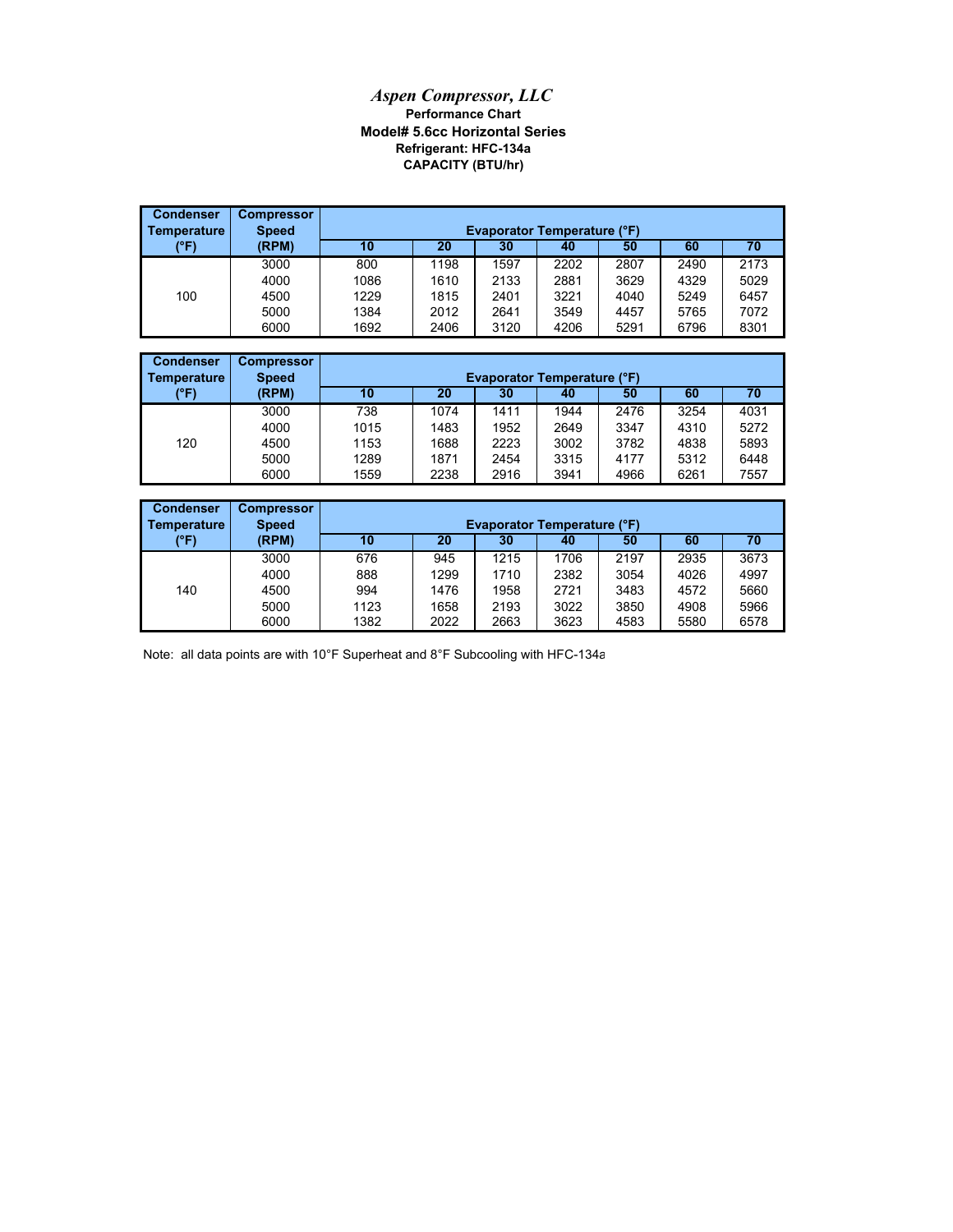## **Model# 5.6cc Horizontal Series** *Aspen Compressor, LLC* **Performance Chart COEFFICIENT OF PERFORMANCE Refrigerant: HFC-134a**

| <b>Condenser</b><br>Temperature | <b>Compressor</b><br><b>Speed</b> |      | <b>Evaporator Temperature (°F)</b><br>20<br>30<br>60<br>10<br>50<br>70<br>40<br>7.73<br>1.97<br>1.39<br>2.55<br>6.07<br>3.48<br>4.40 |      |      |      |      |      |  |
|---------------------------------|-----------------------------------|------|--------------------------------------------------------------------------------------------------------------------------------------|------|------|------|------|------|--|
| (°F)                            | (RPM)                             |      |                                                                                                                                      |      |      |      |      |      |  |
|                                 | 3000                              |      |                                                                                                                                      |      |      |      |      |      |  |
|                                 | 4000                              | 1.49 | 2.05                                                                                                                                 | 2.61 | 3.48 | 4.35 | 5.96 | 7.58 |  |
| 100                             | 4500                              | 1.54 | 2.09                                                                                                                                 | 2.63 | 3.48 | 4.32 | 5.91 | 7.50 |  |
|                                 | 5000                              | 1.55 | 2.08                                                                                                                                 | 2.61 | 3.43 | 4.25 | 5.72 | 7.19 |  |
|                                 | 6000                              | 1.57 | 2.08                                                                                                                                 | 2.58 | 3.34 | 4.10 | 5.34 | 6.58 |  |

| <b>Condenser</b><br>Temperature | <b>Compressor</b><br><b>Speed</b> | <b>Evaporator Temperature (°F)</b> |      |      |      |      |      |      |
|---------------------------------|-----------------------------------|------------------------------------|------|------|------|------|------|------|
| (°F)                            | (RPM)                             | 10                                 | 20   | 30   | 40   | 50   | 60   | 70   |
|                                 | 3000                              | 1.10                               | 1.45 | 1.80 | 2.34 | 2.87 | 3.77 | 4.66 |
|                                 | 4000                              | 1.17                               | 1.55 | 1.93 | 2.47 | 3.01 | 3.85 | 4.69 |
| 120                             | 4500                              | 1.21                               | 1.60 | 1.99 | 2.54 | 3.08 | 3.89 | 4.70 |
|                                 | 5000                              | 1.23                               | 1.61 | 2.00 | 2.54 | 3.07 | 3.85 | 4.63 |
|                                 | 6000                              | 1.26                               | 1.63 | 2.01 | 2.53 | 3.06 | 3.78 | 4.49 |

| <b>Condenser</b><br>Temperature | <b>Compressor</b><br><b>Speed</b> |      | Evaporator Temperature (°F) |      |      |      |      |      |  |
|---------------------------------|-----------------------------------|------|-----------------------------|------|------|------|------|------|--|
| (°F)                            | (RPM)                             | 10   | 20                          | 30   | 40   | 50   | 60   |      |  |
|                                 | 3000                              | 0.82 | 1.04                        | 1.26 | 1.64 | 2.02 | 2.57 | 3.12 |  |
|                                 | 4000                              | 0.85 | 1.13                        | 1.40 | 1.80 | 2.20 | 2.77 | 3.34 |  |
| 140                             | 4500                              | 0.87 | 1.17                        | 1.46 | 1.87 | 2.28 | 2.87 | 3.45 |  |
|                                 | 5000                              | 0.90 | 1.19                        | 1.48 | 1.89 | 2.29 | 2.80 | 3.31 |  |
|                                 | 6000                              | 0.95 | 1.24                        | 1.52 | 1.91 | 2.29 | 2.66 | 3.03 |  |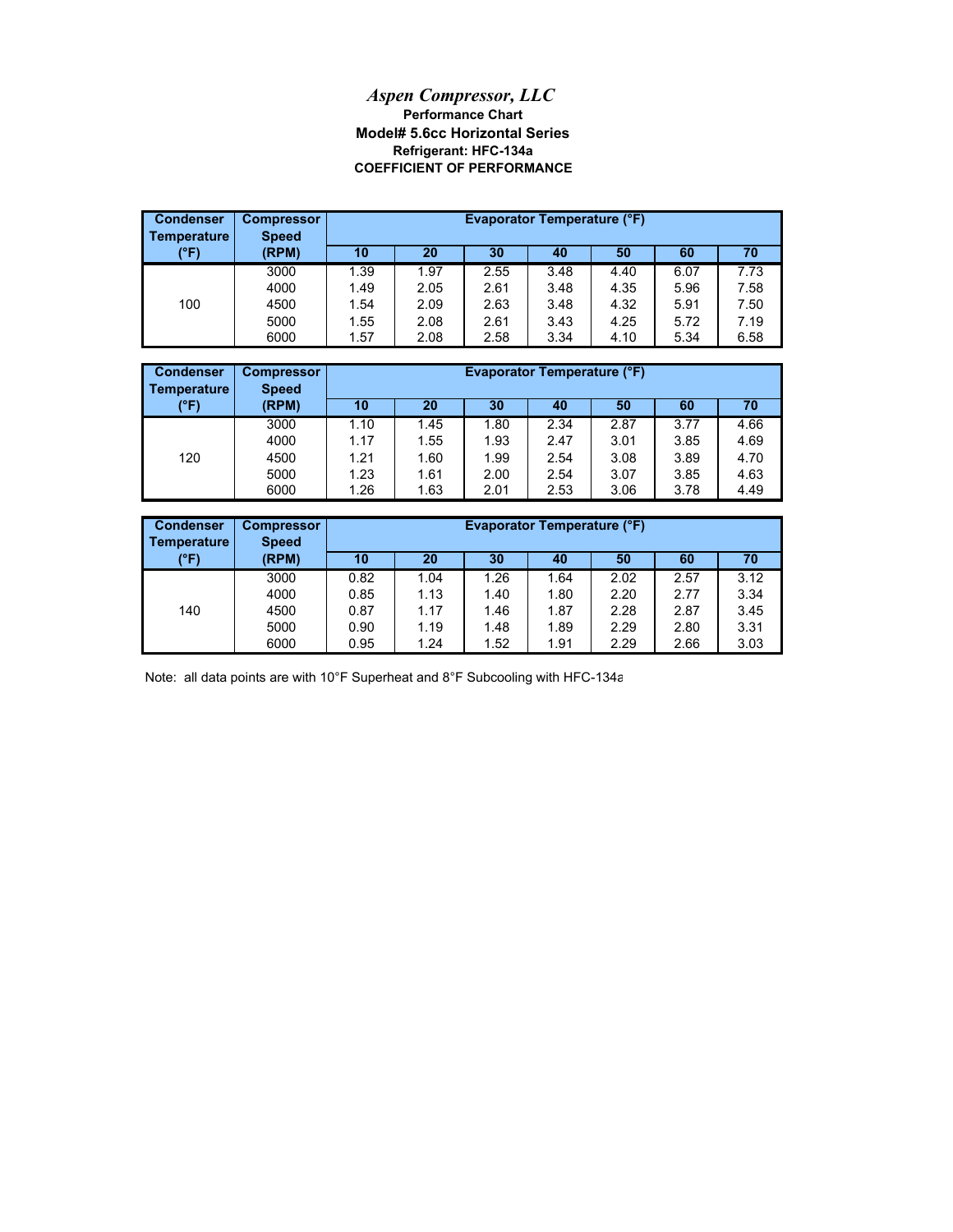## *Aspen Compressor, LLC* **Refrigerant: HFC-134a Model# 5.6cc Horizontal Series Performance Chart INPUT POWER (WATTS)**

| <b>Condenser</b><br><b>Temperature</b> | <b>Compressor</b><br><b>Speed</b> | <b>Evaporator Temperature (°F)</b><br>30<br>20<br>50<br>70<br>60<br>10<br>40<br>187<br>168<br>178<br>183<br>185<br>120<br>82<br>194<br>213<br>230<br>243<br>244<br>240<br>213 |     |     |     |     |     |     |
|----------------------------------------|-----------------------------------|-------------------------------------------------------------------------------------------------------------------------------------------------------------------------------|-----|-----|-----|-----|-----|-----|
| (°F)                                   | (RPM)                             |                                                                                                                                                                               |     |     |     |     |     |     |
|                                        | 3000                              |                                                                                                                                                                               |     |     |     |     |     |     |
|                                        | 4000                              |                                                                                                                                                                               |     |     |     |     |     |     |
| 100                                    | 4500                              | 233                                                                                                                                                                           | 255 | 267 | 271 | 274 | 260 | 252 |
|                                        | 5000                              | 261                                                                                                                                                                           | 283 | 296 | 303 | 307 | 295 | 288 |
|                                        | 6000                              | 315                                                                                                                                                                           | 339 | 354 | 369 | 378 | 373 | 369 |

| <b>Condenser</b><br>Temperature | <b>Compressor</b><br><b>Speed</b> | <b>Evaporator Temperature (°F)</b> |     |     |     |     |     |     |
|---------------------------------|-----------------------------------|------------------------------------|-----|-----|-----|-----|-----|-----|
| (°F)                            | (RPM)                             | 10                                 | 20  | 30  | 40  | 50  | 60  | 70  |
|                                 | 3000                              | 196                                | 217 | 230 | 244 | 252 | 253 | 253 |
|                                 | 4000                              | 253                                | 280 | 296 | 314 | 325 | 328 | 329 |
| 120                             | 4500                              | 279                                | 309 | 327 | 347 | 360 | 364 | 367 |
|                                 | 5000                              | 308                                | 340 | 360 | 383 | 398 | 404 | 408 |
|                                 | 6000                              | 363                                | 401 | 426 | 455 | 475 | 485 | 493 |

| <b>Condenser</b><br>Temperature | <b>Compressor</b><br><b>Speed</b> |     | <b>Evaporator Temperature (°F)</b> |     |     |     |     |     |  |
|---------------------------------|-----------------------------------|-----|------------------------------------|-----|-----|-----|-----|-----|--|
| (°F)                            | (RPM)                             | 10  | 20                                 | 30  | 40  | 50  | 60  | 70  |  |
|                                 | 3000                              | 241 | 266                                | 282 | 304 | 318 | 334 | 345 |  |
|                                 | 4000                              | 305 | 338                                | 359 | 388 | 407 | 426 | 438 |  |
| 140                             | 4500                              | 335 | 370                                | 392 | 425 | 447 | 467 | 481 |  |
|                                 | 5000                              | 367 | 408                                | 433 | 469 | 493 | 514 | 528 |  |
|                                 | 6000                              | 426 | 479                                | 512 | 556 | 585 | 614 | 636 |  |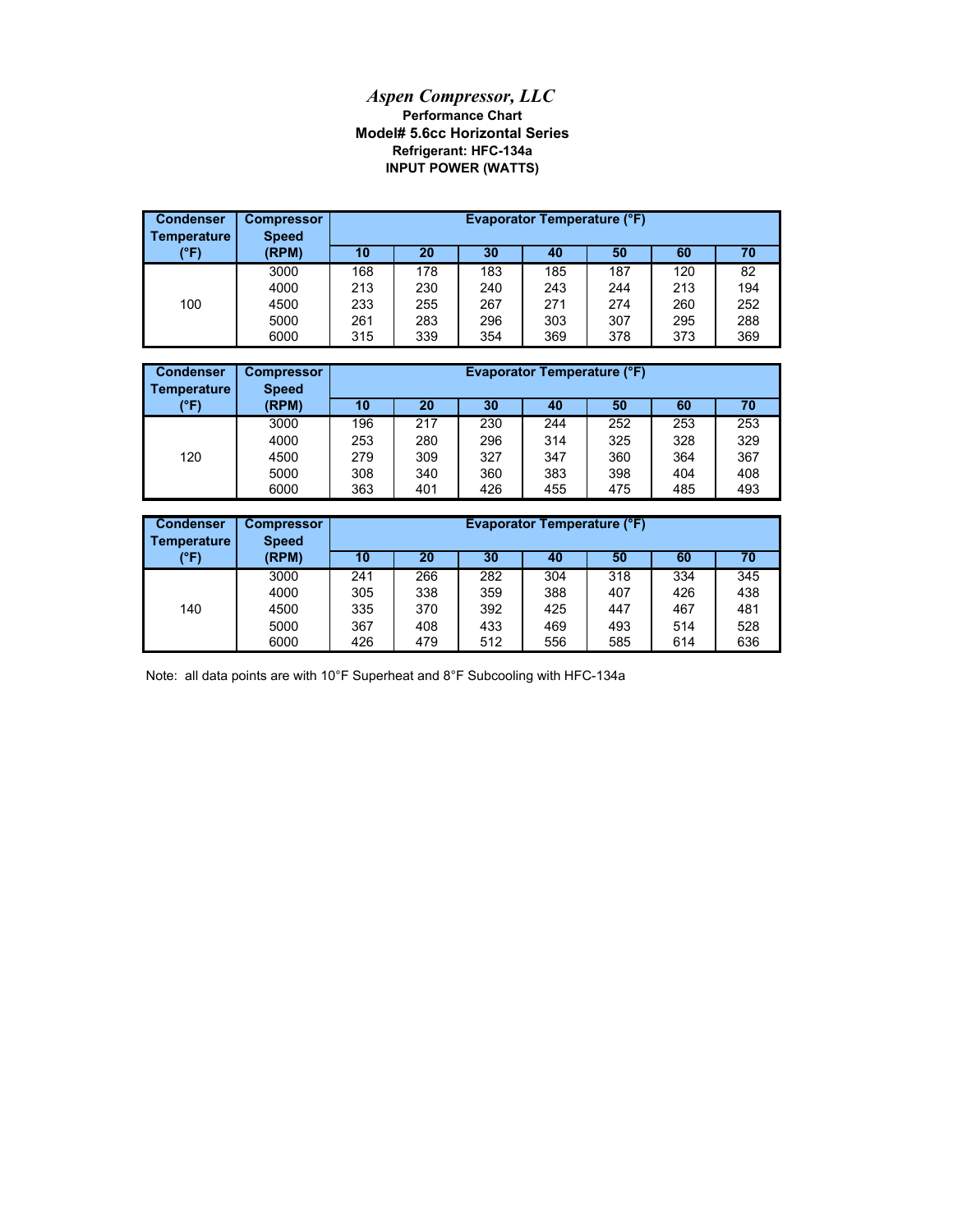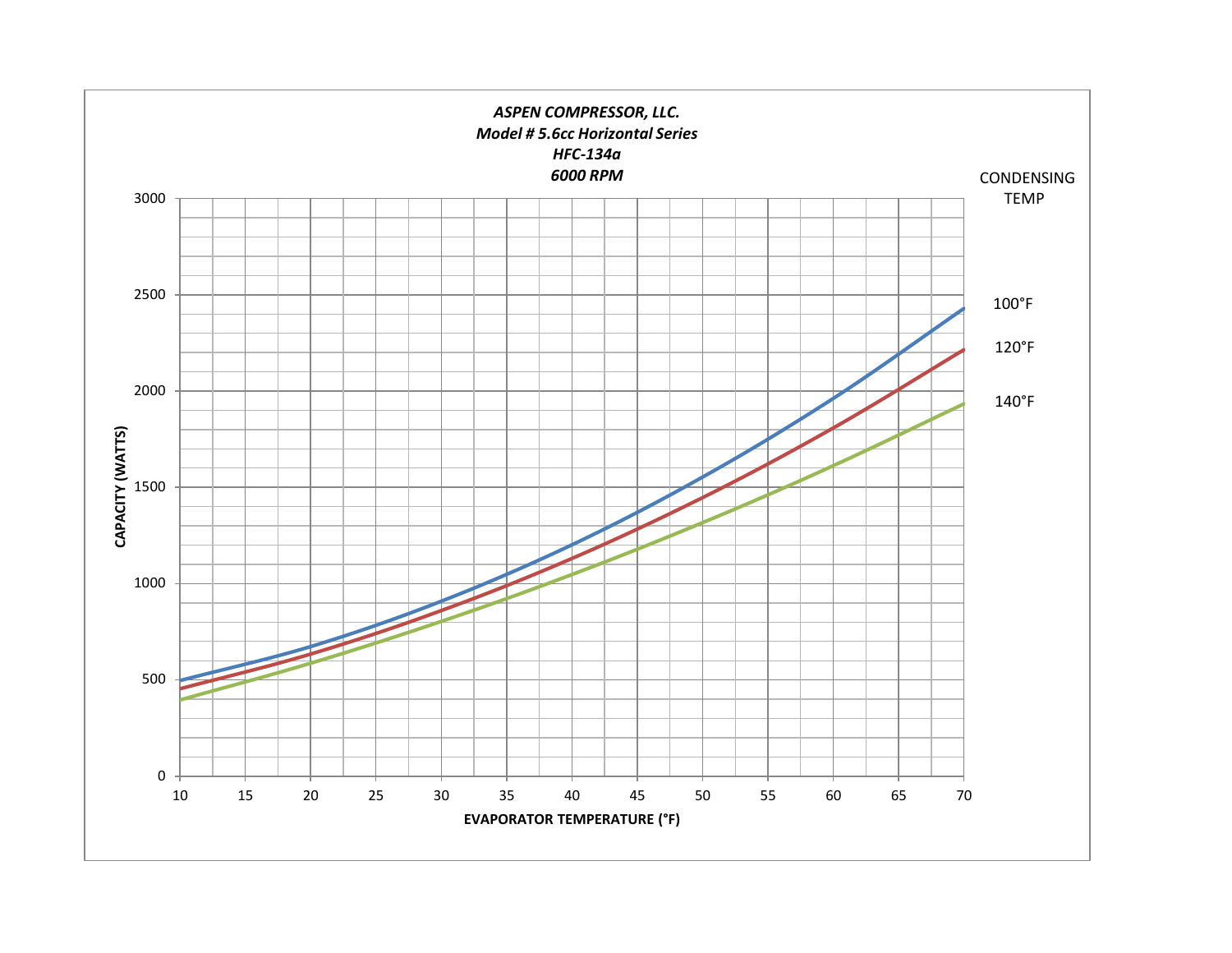